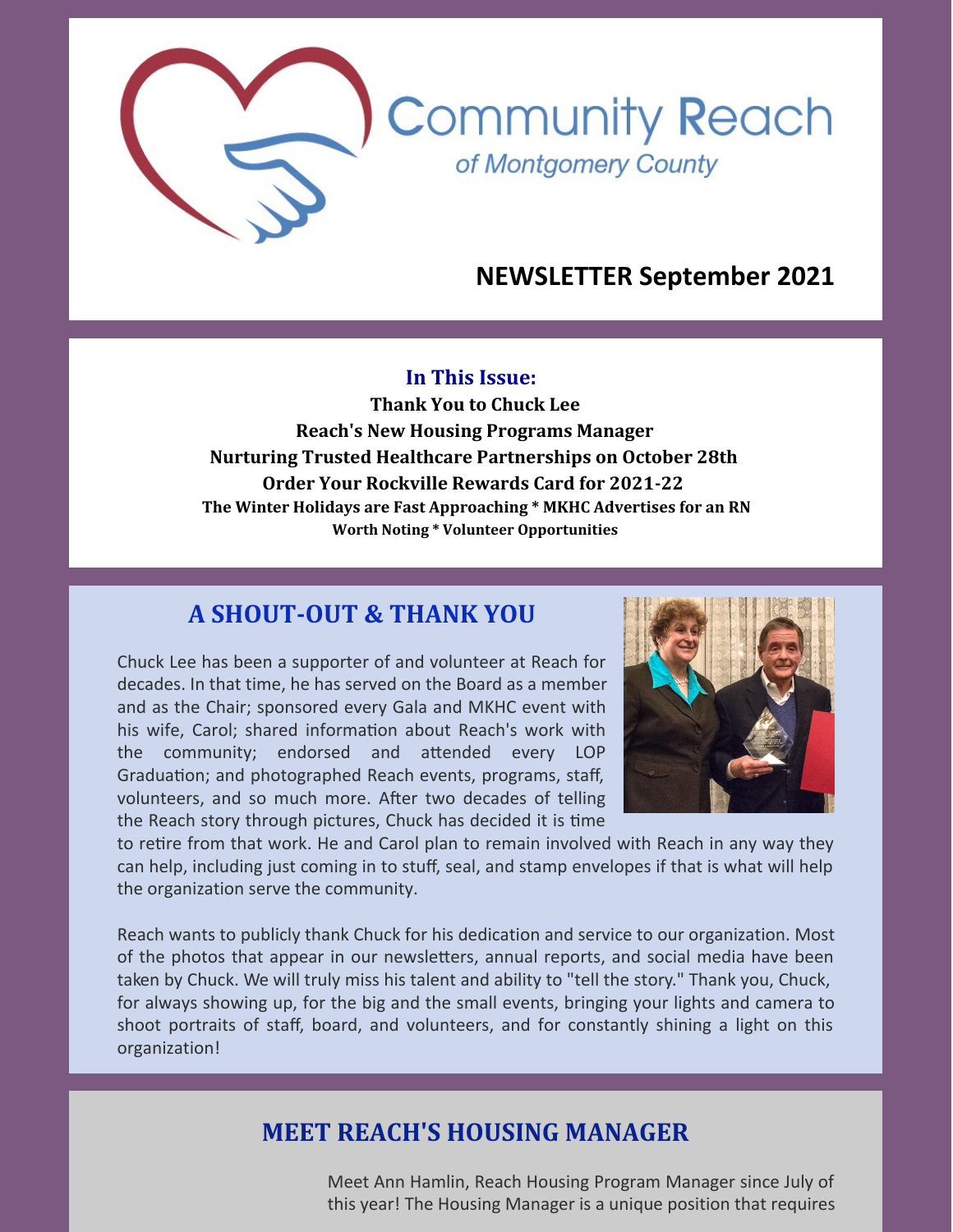

many skills. Ann serves as a case manager for our residents as well as a property manager for Rockland and Jefferson Houses. She is tasked with both assisting residents as they move toward a return to self sufficiency, and attends to the repairs and maintenance of both houses. In addition, Ann handles all the administrative tasks required of a program manager completing grant reports, controlling the program budget, interacting with volunteers, and so much more. Reach staff are delighted that Ann has joined the team.

Ann holds a Masters degree in Business Administration and BAs in both English and Economics. She grew up in Virginia Beach and

has lived in Olney for many years. Her career began in banking and then healthcare where she managed financial, business planning, contracting, and marketing operations. She earned a TESOL certificate and taught English as a Second Language, helping immigrants to adapt and become involved in their new communities. That passion for helping the vulnerable led her to a volunteer position with Rainbow Place Women's Shelter which soon became a staff position as a case manager. She worked individually with each client to develop their personal best path to stable housing.

In a recent presentation to new Reach board members, Ann spoke about what she personally gets from her work with housing residents. "Rewards come from having a gentle conversation with someone to encourage them during the day to assisting with the resolution of a rental payment," she noted. As Ann becomes more familiar with Reach, the Housing Program, and the individual residents, her future goals include a greater emphasis on residents' involvement in external activities, and ways to accomplish that both while maintaining current social distancing requirements and when those requirements are no longer needed. She is currently working with residents to encourage involvement and greater accountability for participating in online classes, clubs, faith services, or meetings, and exploring projects that can benefit their neighbors and be completed at home. Both Ann and the residents look forward to the time when they can explore more in person opportunities to positively engage with the community.

Ann can be reached at **[AHamlin@CMRocks.org](mailto:ahamlin@cmrocks.org)**. Additional information about the Reach Housing Program can be found **[HERE](https://www.cmrocks.org/housing-program)**.

## **MKHC CELEBRATION ON OCTOBER 28TH**

Have you heard about the celebration for the Mansfield Kaseman Health Clinic (MKHC) taking place on Thursday evening, October 28th? This fall event will be virtual once again this year. To especially highlight this year's work and highlight the COVID support MKHC has provided to the community, the theme is "Nurturing Trusted Healthcare Partnerships."

The event will be held over Zoom and begins at 7:00 p.m. but "doors" will open at 6:45 p.m. so everyone is



comfortably in their seats before the program starts. Montgomery County Councilmember Gabe Albornoz will serve as the Master of Ceremonies. The event that is being planned by a committee led by City of Rockville Councilmember Monique Ashton.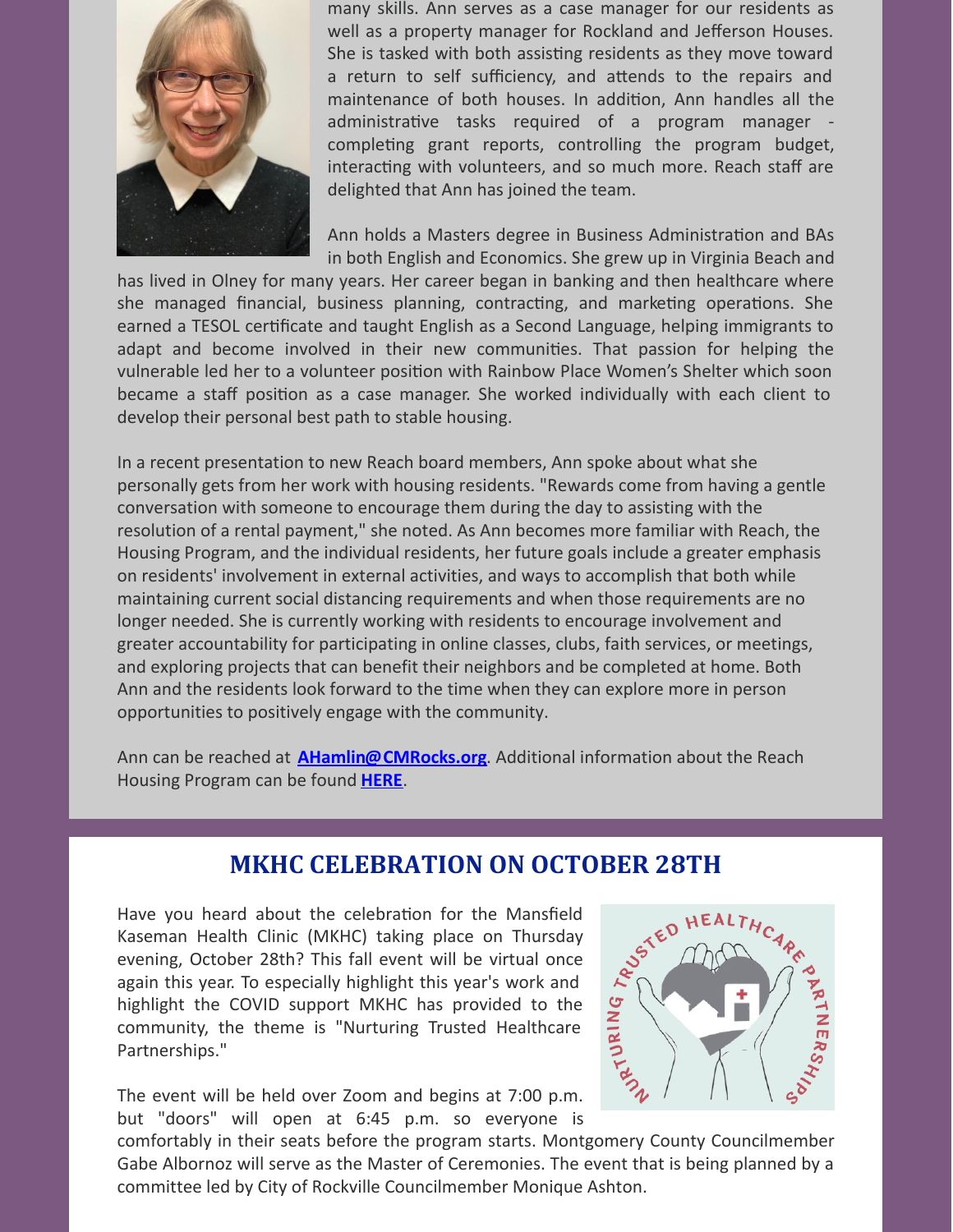Highlights of the evening include a live auction, trivia game with audience participation, video messages from representatives of Salud y Bienestar, Johns Hopkins Medicine, Adventist HealthCare, and an MKHC patient. Musical performances are being donated by Jim Levy, a longtime Reach supporter, professional musician and music teacher.

Sponsorship opportunities are still available and that information can be found **[HERE](https://1a20f3ba-cde9-4347-aa09-90b8813c285c.filesusr.com/ugd/4c9ddf_8bd8d6d1d1b2420a8ec91559a4fa187c.pdf)**. See the current list of sponsors and additional information about the evening on the **EVENTS PAGE** of the Reach website. A donation of any amount can be made to hold a reservation. The suggested donation, as one of the goals of this event is to raise funds to support the work of MKHC, is \$50.00. Make a reservation, or a donation related to the event **[HERE](https://www.eventbrite.com/e/nurturing-trusted-healthcare-partnerships-mansfield-kaseman-health-clinic-registration-168646378859)**.

## **2021-22 ROCKVILLE REWARDS CARDS NOW AVAILABLE**



The new Rockville Rewards card is now available! Purchase the card and use it to receive discounts to over 100 local businesses through August 31, 2022. The full purchase price of the card, \$25, goes to the nonprofit where you purchase the card, to the participating nonprofit you designate when purchasing the card at the **[Rockville](https://rockvillerewards.com/) Rewards website**, or is evenly split between all participating nonprofits if one is not designated. Current participating vendors (more added throughout the year) and the discount and specials that are

offered are listed at RR **[Participating](https://rockvillerewards.com/pages/businesses) Businesses**.

This program is a 3Fer as it benefits card holders, for profit and nonprofit businesses. Card holders save money when they purchase at participating establishments that are all local businesses. Nonprofits receive much needed funding through the sales of the card, and local establishments do more business. In addition, local sales increase the tax base and the services that can be provided by local government.

Reach is a participating nonprofit. Purchase Rockville Rewards through Reach so your \$25 supports Reach programs while offering you discounts through August 2022. **[Email](mailto:info@cmrocks.org)** or call 301-637-0730 to purchase a Rockville Rewards Card directly from Reach, or order the card through the **[website](https://rockvillerewards.com/)** and designate Community Reach of Montgomery County as your nonprofit of choice.

## **THE WINTER HOLIDAYS ARE QUICKLY APPROACHING**

For over a decade, Reach has helped struggling families have a brighter holiday season by participating in the Montgomery County Holiday Giving Program. Reach is both a distributor of holiday dinner baskets for Thanksgiving, toys, gift cards and dinner baskets for December holidays, and referring partner for clients. Information about this Reach project is available on the Reach **[Holiday](https://www.cmrocks.org/holiday-giving) Giving** webpage.



Everything Reach provides as a distributor is donated by supporters. That includes holiday dinner baskets and grocery gift cards for both Thanksgiving and December, new toys for children up to 12 years old, and gift cards for the older children.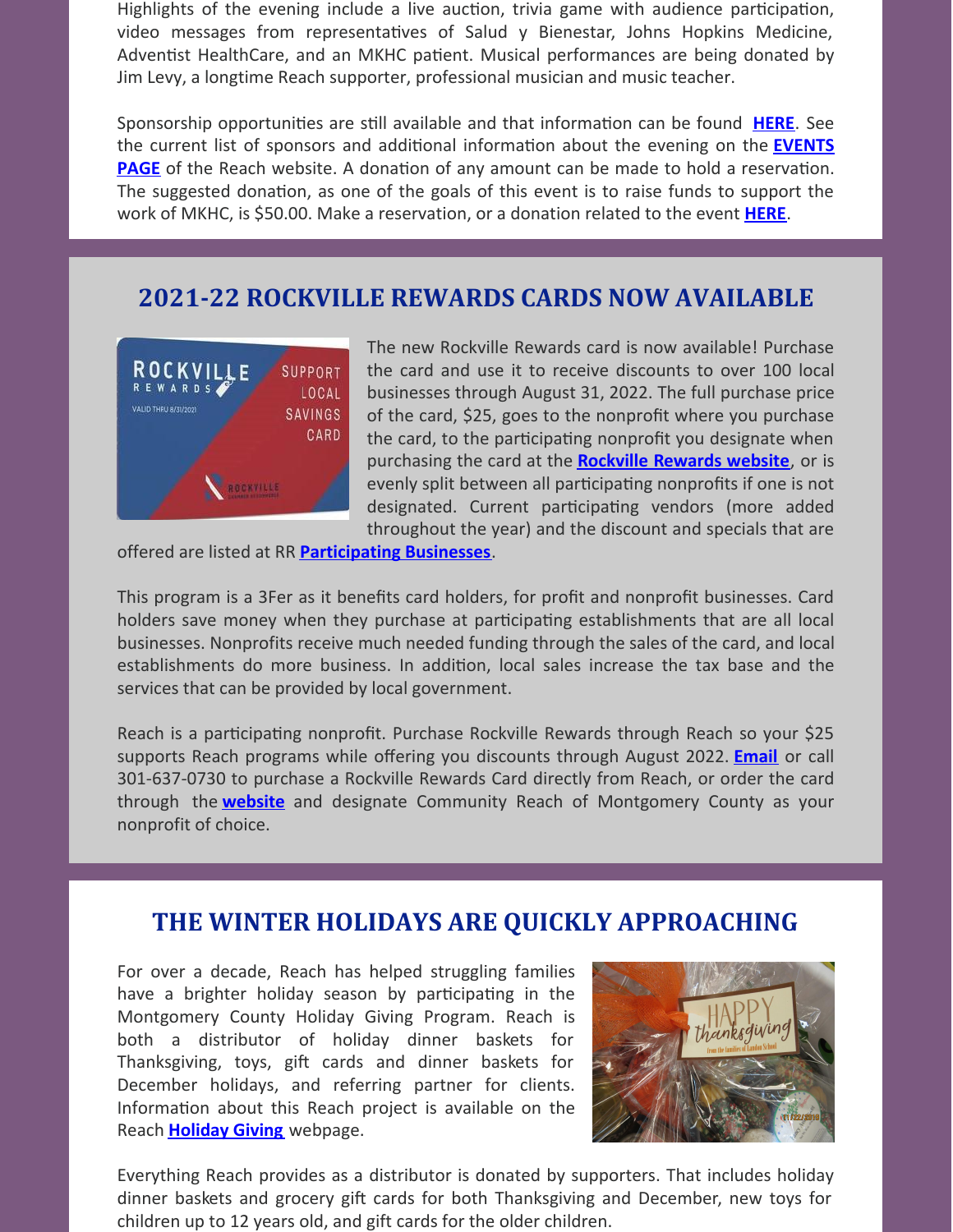Most residents served by Reach for Thanksgiving live outside the City of Rockville in greater Rockville area of zip codes 20850-20855. The City of Rockville directly supports residents living within city limits. Approximately 250 families count on Reach for their Thanksgiving holiday meal. Reach gives each family a complete dinner basket that includes all the usual trimmings to be prepared at their home. In addition, a \$25 Safeway or Giant gift card is given for the purchase of the main dish, such as turkey.

In 2020, Reach helped over 180 households with 400+ children for the December holidays. These families lived in zip code 20854, the Bethesda zip codes and in the Aspen Hill area. We expect a similar or higher number of referrals from the same areas this year.

At December distribution, parents are invited to choose new, unwrapped toys for their children ages 0-12, and receive gift cards for their teenagers under 18 years old. Additionally, families receive a holiday dinner basket and \$25 gift card for the main dish.

Reach has been able to serve so many families because of the generosity of our supporters. The number of families requesting help this season is once again expected to be very high. Information about how our supporters can help may be found **[HERE](https://www.cmrocks.org/holiday-giving)**. Donors bring filled holiday dinner baskets and gift cards to Reach on distribution day or a couple of days in advance. Suggested items to be included in the baskets for Thanksgiving can be found **[HERE](https://1a20f3ba-cde9-4347-aa09-90b8813c285c.filesusr.com/ugd/4c9ddf_bb55d5e6b0e24ba5aa6d295eee9f1982.pdf)**, and information for all December donation recommendations, including holiday dinner, is listed **[HERE](https://1a20f3ba-cde9-4347-aa09-90b8813c285c.filesusr.com/ugd/4c9ddf_dc0f8c751042484bb26ea97622ae9408.pdf)**. Volunteers are needed to help on distribution days.

For 2021, most distribution activities will take place outside or in large, well-ventilated spaces with lots of space for social distancing. A request for people to sign up for shifts on Sunday, November 21, Thursday, December 16, and Saturday, December 18 will be posted in the next newsletter.

For individuals and organizations that want additional information about supporting Reach's Holiday Giving Project, please reach out to **Andrea [Kempner-Wink](mailto:andreakwink@cmrocks.org)**, Director of Development and Volunteer Services.





MKHC is advertising for a Nurse to help build out the planned Diabetic Center, optimize patient flow, and ensure our patients are receiving the highest quality and compassionate care.

The full job positing and application process is available at the Reach website, CMRocks.org, under "About Us," "Job Opportunities." **LINK [HERE](https://www.cmrocks.org/jobs)**

# *Mark Your Calendar!*

**Thursday, October 18, 2021 7:00 p.m. - 8:30 p.m.** *MKHC FALL EVENT*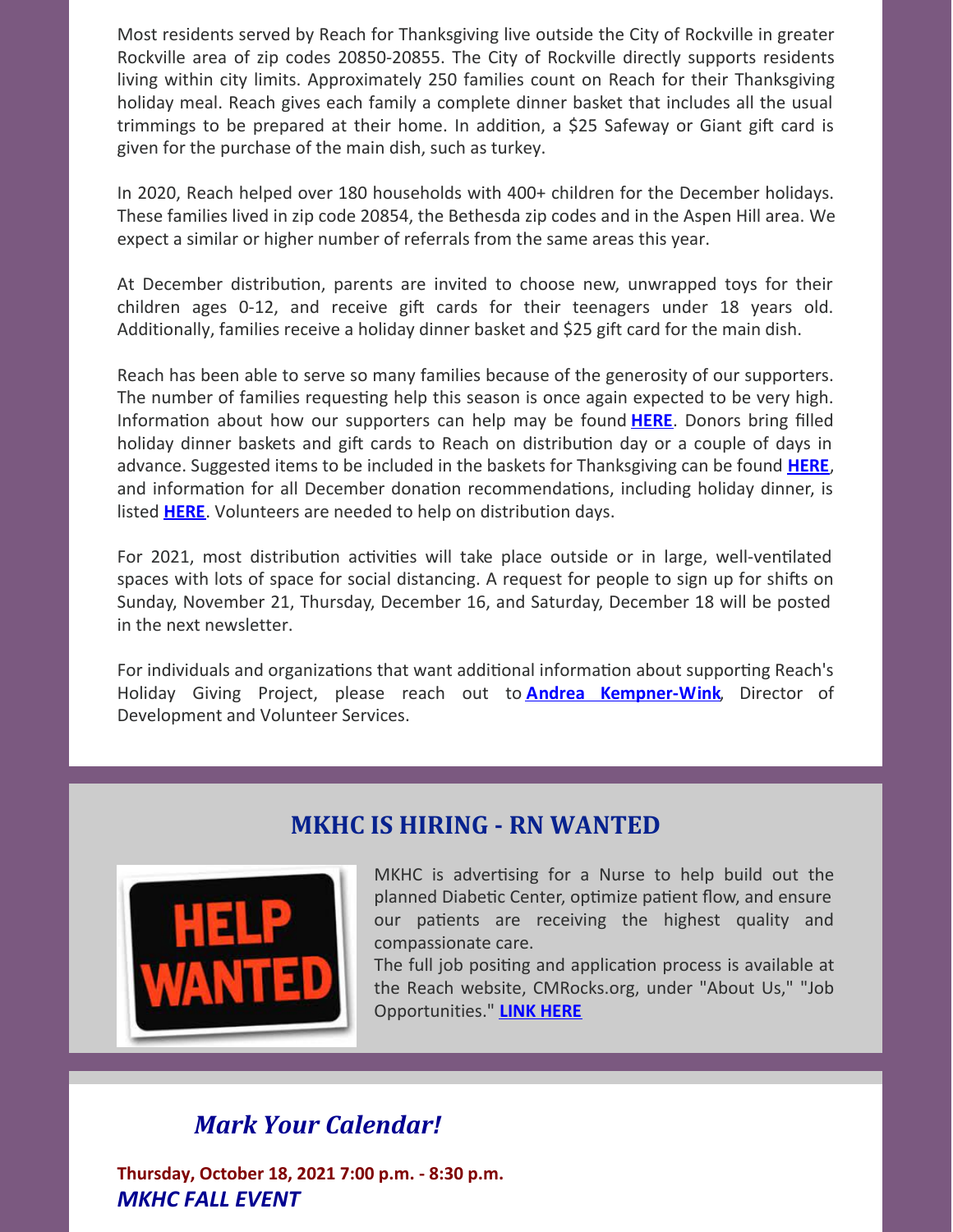Virtual Registration Information **[HERE](https://www.cmrocks.org/events)**

### **Sunday, November 21, 2021 1:00 p.m. - 5:00 p.m.** *THANKSGIVING DINNER DISTRIBUTION*

Tentative location: Rockville United Church 355 Linthicum Avenue, Rockville, MD exact time of event may change slightly

### **Monday, December 13, 2021 5:30 p.m. - 7:30 p.m.** *ROCKVILLE CHAMBER HOLIDAY PARTY & TOY DRIVE*

To benefit the Reach Holiday Giving Program Fogo de Chao, 11600 Old Georgetown Road, North Bethesda, MD

#### **Thursday, December 16, 2021 3:00 p.m. - 7:00 p.m.** *DECEMBER HOLIDAY DISTRIBUTION*

Multipurpose Room 1010 Grandin Avenue, Rockville, MD

## **Saturday, December 18, 2021 1:00 p.m. - 4:00 p.m.** *DECEMBER HOLIDAY DISTRIBUTION*

St. Francis Episcopal Church 10033 River Road, Potomac, MD



# **SPOTLIGHT ON VOLUNTEER OPPORTUNITIES**

**POWERPOINT EXPERT** - to help take a basic PowerPoint draft to a true work of art with movement and background music. Do the work from your home at your convenience. Reach is currently in need of two pieces each year (at least while our events are virtual) and the **next one is needed by October 21st** for the October 28th MKHC event. The final product includes 30 - 40 slides and has a viewing time of 6 - 9 minutes. MKHC does have a small budget for production of the piece, or may be able to offer SSL hours. For more information, please contact **[AndreaKWink@CMRocks.org](mailto:andreakwink@cmrocks.org)**.

**PHOTOGRAPHER** to document the work of Reach, our programs, events, and people. Our longtime volunteer photographer is "retiring" and Reach would like to find two or three volunteers who are available to take the spot. A current board member has agreed to be added to the list so we are looking for one or two more. Volunteers on the list will receive a request through email when a photographer is needed to document a specific event or when Reach needs pictures of program activities, portraits of staff/board, etc. Pictures at events may include candids of activities as well as group pictures.

**JOIN A REACH COMMITTEE** - Development, Finance, Faith Advisory, and Governance currently all meet online as standing committees. Help determine the success of Reach through your service. Short term committees also need new members.

**CLIENT INTAKE COORDINATORS** for Rockville Emergency Assistance Program (REAP). Are you a compassionate, detail-oriented person with a desire to help those in need? Work a four-hour shift weekly during business hours (ideally from 9am-1pm or 1pm-5pm) to help us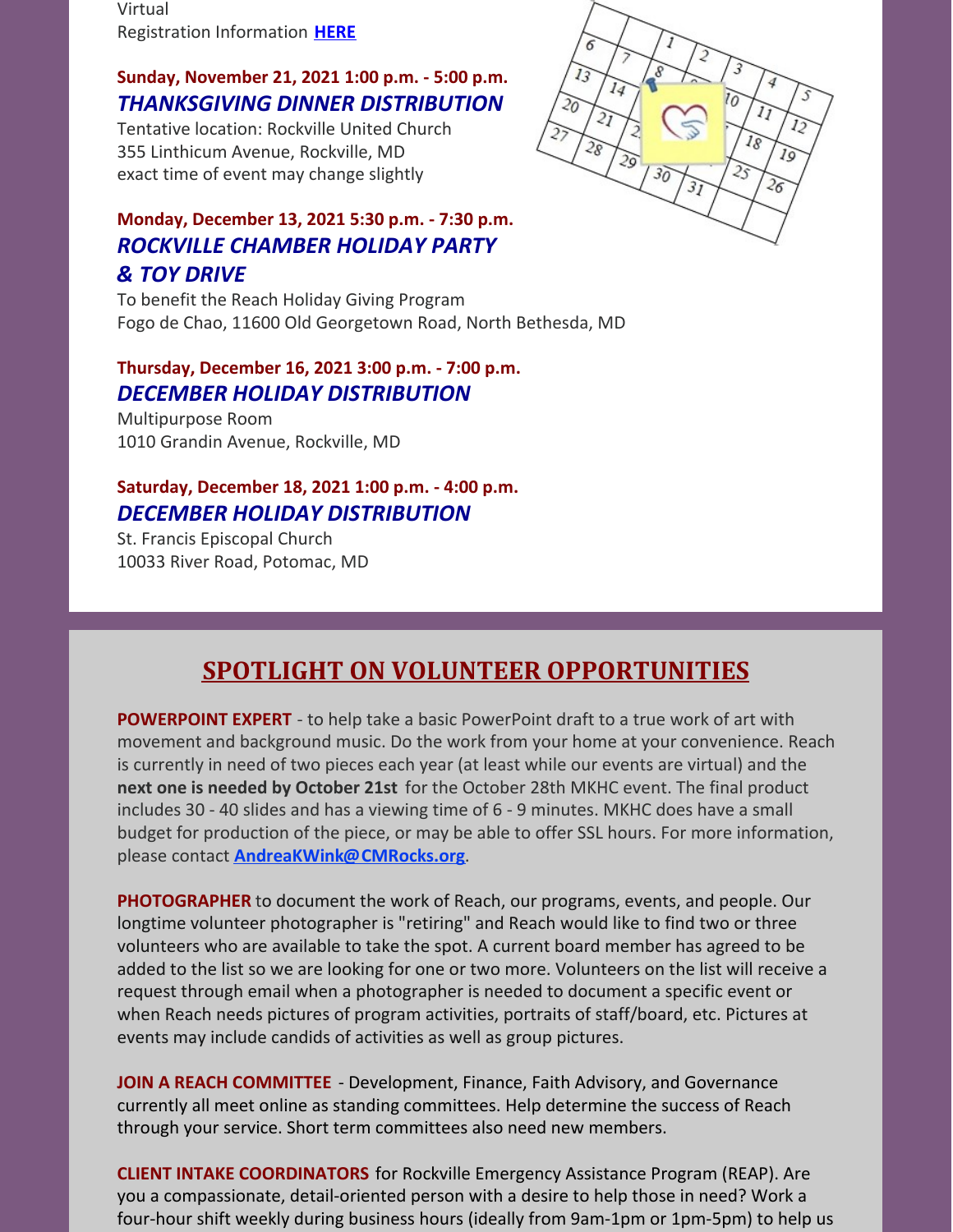assist Rockville residents facing eviction; provide County residents with referrals for low-cost dental and other services; and much more. Training is provided.

**INTERPRETERS** at the Kaseman Health Clinic are needed for four-hour shifts once each week between the hours of 9am and 5pm. Openings currently on Monday afternoon, Wednesday afternoon, Thursday and Friday. Help us ensure that our providers and patients can communicate clearly. Confidentiality is required.

**VOLUNTEER GROUPS** to spend a few hours raking leaves at the home(s) of our senior clients who are no longer able to complete the task themselves. One day opportunity (usually about 2 hours) In late October, November, or December.

#### **DONATIONS REQUESTED:**

**For Kaseman Health Clinic & Housing Program:** C-Fold Paper Towels, Paper Towels, Hand Sanitizer, Antibacterial Hand Soap, Trash Bags, Disinfecting Wipes, Scouring Powder, Window Cleaner, Facial Tissue, Bleach, Disinfectant Spray, Dishwashing Liquid

For more information about these opportunities and **others, please visit our [Volunteer](https://www.cmrocks.org/copy-of-volunteer) Page or contact Andrea [Kempner-Wink](mailto:andreakwink@cmrocks.org) at 301-637-0172.**



### **Community Reach of Montgomery County Board of Directors**

Chair Paul Love, Vice Chair Judy Ackerman, Treasurer Lihua Zhang George Ashton, Rae Pearl Canizares, Lou Kallas, Suzanne Rotbert, Jim Skinner, and Nancy Sushinsky Ex-Officio President and Executive Director Agnes Saenz Ex-Officio Donna Perry, Chair, MKHC Board

#### **MKHC Board of Directors**

Chair Donna R. Perry MD, Barbara Courtney MS RCEP FAACVPR, Lynnette Gannaway, Angeline Lazarus MD, Jackie Lobien RN, Bridget Plummer RN, Stephanie Wright FNP PhD Ex-Officio Executive Director Agnes Saenz, Ex-Officio Paul Love, Chair, Reach Board, Ex-Officio Sheila Levin MD, Medical Director

# **DONATE TO HELP OUR [COMMUNITY](https://www.paypal.com/donate?hosted_button_id=GKSTDCT7DMVJ4&source=url)**

**STAY CONNECTED**



Community Reach of Montgomery County 1010 Grandin Ave #A1, Rockville MD 20851